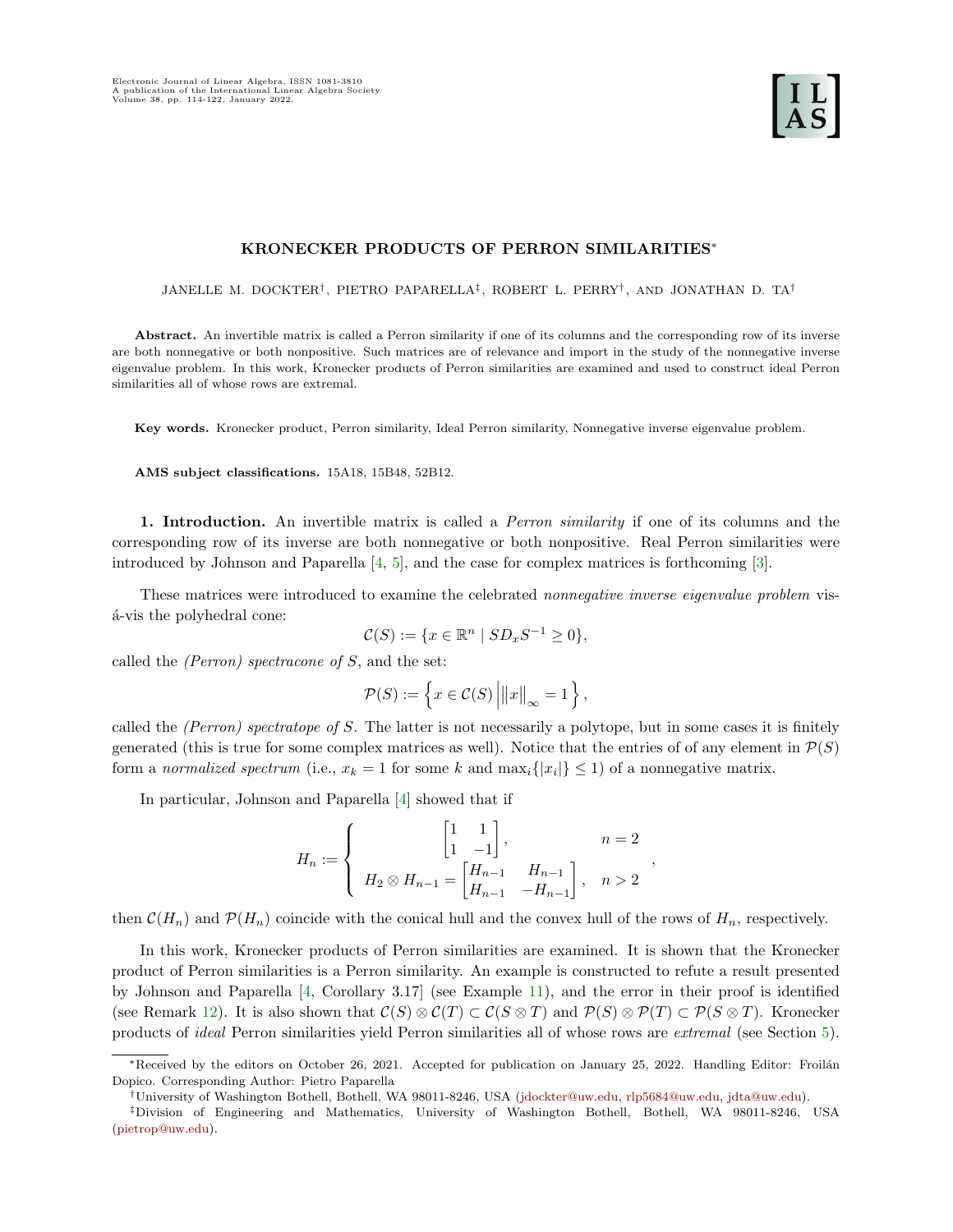2. Notation and background. For  $a \in \mathbb{Z}$  and  $n \in \mathbb{N}$ , a mod n is abbreviated to  $a\%n$ . For  $n \in \mathbb{N}$ , the set  $\{1, \ldots, n\}$  is denoted by  $\langle n \rangle$ .

The set of m-by-n matrices over a field  $\mathbb F$  is denoted by  $\mathsf{M}_{m\times n}(\mathbb F)$ ; when  $m=n$ , the set  $\mathsf{M}_{m\times n}(\mathbb F)$  is abbreviated to  $\mathsf{M}_n(\mathbb{F})$ . If  $A \in \mathsf{M}_{m \times n}(\mathbb{F})$ , then the  $(i, j)$ -entry of A is denoted by  $[A]_{ij}$ ,  $a_{ij}$ , or  $a_{i,j}$ .

In this work,  $\mathbb F$  stands for  $\mathbb C$  or  $\mathbb R$ . The set of m-by-n matrices with entries over  $\mathbb F$  is denoted by  $\mathsf{M}_{m\times n}(\mathbb{F}) = \mathsf{M}_{m\times n}$ ; when  $m = n$ ,  $\mathsf{M}_{n\times n}(\mathbb{F})$  is abbreviated to  $\mathsf{M}_n(\mathbb{F}) = \mathsf{M}_n$ . The set of all n-by-1 column vectors is identified with the set of all ordered *n*-tuples with entries in  $\mathbb F$  and thus denoted by  $\mathbb F^n$ . The set of nonsingular matrices in  $\mathsf{M}_n$  is denoted by  $\mathsf{GL}_n(\mathbb{F}) = \mathsf{GL}_n$ .

Given  $x \in \mathbb{F}^n$ ,  $[x]_i = x_i$  denotes the  $i^{\text{th}}$  entry of x and  $\text{diag}(x) = D_x = D_x + \in \mathsf{M}_n(\mathbb{F})$  denotes the diagonal matrix whose  $(i, i)$ -entry is  $x_i$ . Notice that for scalars  $\alpha, \beta \in \mathbb{F}$ , and vectors  $x, y \in \mathbb{F}^n$ ,  $D_{\alpha x + \beta y} = \alpha D_x + \beta D_y$ .

Denote by I, e, and  $e_i$  the identity matrix, the all-ones vector, and the  $i<sup>th</sup>$  canonical basis vector, respectively. The sizes of these objects are determined from the context in which they appear.

If  $A \in M_{m \times n}$  and  $B \in M_{p \times q}$ , then the the Kronecker product of A and B, denoted by  $A \otimes B$ , is the mp-by-nq matrix defined blockwise by  $A \otimes B = [a_{ij}B]$ . More precisely, but less intuitively,

<span id="page-1-0"></span>(1) 
$$
[A \otimes B]_{ij} = a_{\lceil i/p \rceil, \lceil j/q \rceil} b_{\lfloor (i-1) \cdot \lceil (j-1) \cdot \lceil (j-1) \cdot \lceil (j+1) \rceil} + 1.
$$

If  $x \in \mathbb{C}^m$  and  $y \in \mathbb{C}^n$ , then [\(1\)](#page-1-0) simplifies to

(2) 
$$
[x \otimes y]_i = x_{\lceil i/n \rceil} y_{(i-1)\%n+1}.
$$

If  $U, V \subseteq \mathbb{F}^n$ , then  $U \otimes V := \{u \otimes v \mid u \in U, v \in V\}.$ 

If  $S \in GL_n$ , then the (Perron) spectracone of S, denoted by  $\mathcal{C}(S)$ , is defined by  $\mathcal{C}(S) = \{x \in \mathbb{F}^n \mid S \in \mathbb{F}^n \mid S \in \mathbb{F}^n \mid S \in \mathbb{F}^n \mid S \in \mathbb{F}^n \mid S \in \mathbb{F}^n \mid S \in \mathbb{F}^n \mid S \in \mathbb{F}^n \mid S \in \mathbb{F}^n \mid S \in \mathbb{$  $SD_xS^{-1} \geq 0$ , and the *(Perron) spectratope of S*, denoted by  $P(S)$ , is defined by:

<span id="page-1-1"></span>
$$
\mathcal{P}(S) = \left\{ x \in \mathcal{C}(S) \left| ||x||_{\infty} = 1 \right. \right\}.
$$

If V is a vector space over  $\mathbb R$  and U is a nonempty subset of V, then the *conical hull of U*, denoted by coni $U$ , is the set of all possible *conical combinations* of vectors in  $U$ , that is,

$$
coni U = \left\{ \sum_{i=1}^{k} \alpha_i u_i \in V \mid k \in \mathbb{N}, u_i \in U, \alpha_i \ge 0 \right\},\
$$

and the convex hull of U, denoted by conv U, is the set of all possible convex combinations of vectors in U. that is,

conv 
$$
U = \left\{ \sum_{i=1}^{k} \alpha_i u_i \in V \mid k \in \mathbb{N}, u_i \in U, \alpha_i \ge 0, \sum_{i=1}^{k} \alpha_i = 1 \right\}.
$$

The conical hull and convex hull of the rows of S are denoted by  $\mathcal{C}_r(S)$  and  $\mathcal{P}_r(S)$ , respectively. If  $S \in \mathsf{GL}_n$ , then  $SD_eS^{-1} = SIS^{-1} = I \geq 0$ , that is,  $e \in C(S)$ .

If there is an  $i \in \langle n \rangle$  such that  $Se_i$  and  $e_i^{\top}S^{-1}$  are both nonnegative or both nonpositive for  $S \in \mathsf{GL}_n$ , then S is called a Perron similarity.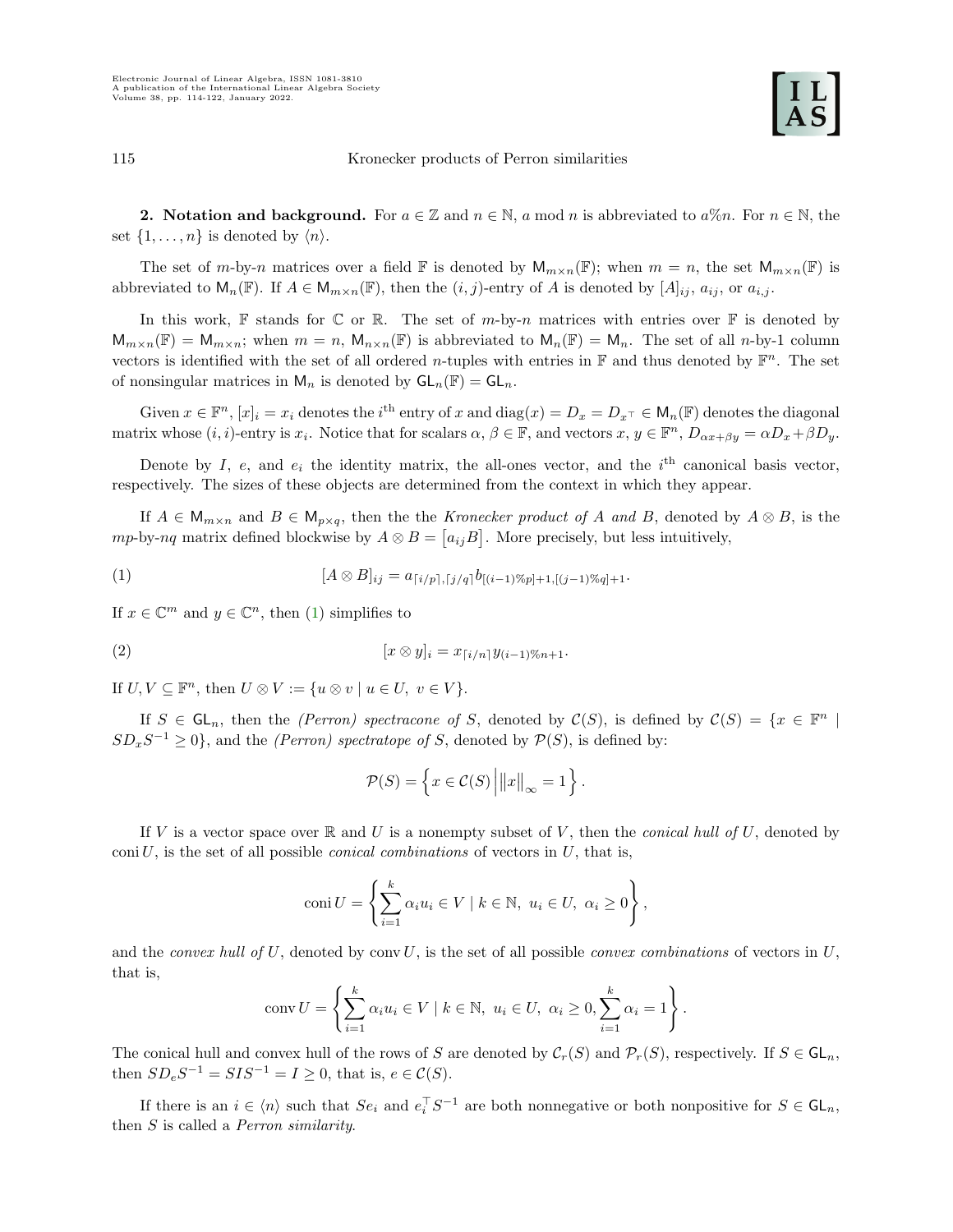## <span id="page-2-0"></span>3. Preliminary results.

LEMMA 1. If  $i \in \mathbb{Z}$  and  $n \in \mathbb{N}$ , then

$$
i = (\lceil i/n \rceil - 1)n + (i - 1)\%n + 1.
$$

Proof. By the division algorithm,

$$
i-1 = \left\lfloor \frac{i-1}{n} \right\rfloor n + (i-1)\%n,
$$

and because

$$
\left\lfloor \frac{i-1}{n} \right\rfloor = \left\lceil \frac{i}{n} \right\rceil - 1,
$$

it follows that

$$
i - 1 = (\lceil i/n \rceil - 1)n + (i - 1)\%n,
$$

that is,

$$
i = (\lceil i/n \rceil - 1)n + (i - 1)\%n + 1.
$$

<span id="page-2-1"></span>LEMMA 2. If  $e_k \in \mathbb{F}^m$  and  $e_\ell \in \mathbb{F}^n$ , then  $e_k \otimes e_\ell = e_{(k-1)n+\ell} \in \mathbb{F}^{mn}$ .

*Proof.* It suffices to show that  $[e_k \otimes e_\ell]_i = 1$  if and only if  $i = (k-1)n + \ell$ ; to this end, if  $i = (k-1)n + \ell$ , then

$$
\left\lceil \frac{i}{n} \right\rceil = \left\lceil \frac{(k-1)n + \ell}{n} \right\rceil = \left\lceil k - 1 + \frac{\ell}{n} \right\rceil = k,
$$

and

$$
(i-1)\%n + 1 = ((k-1)n + \ell - 1)\%n + 1
$$

$$
= (\ell - 1)\%n + 1
$$

$$
= \ell - 1 + 1 = \ell.
$$

Thus, according to [\(2\)](#page-1-1),

$$
[e_k \otimes e_\ell]_i = [e_k]_{\lceil \frac{i}{n} \rceil} [e_\ell]_{(i-1)\%n+1} = [e_k]_k [e_\ell]_\ell = 1.
$$

Conversely, if

$$
1 = [e_k \otimes e_\ell]_i = [e_k]_{\lceil \frac{i}{n} \rceil} [e_\ell]_{(i-1)\%n+1},
$$

then  $k = \lfloor i/n \rfloor$  and  $\ell = (i-1)\%n+1$ . Hence, by the division algorithm, there is a positive integer q such that  $(i - 1) = qn + \ell - 1$ , that is,  $i = qn + \ell$ . Thus,

$$
k = \left\lceil \frac{qn + \ell}{n} \right\rceil = \left\lceil q + \frac{\ell}{n} \right\rceil = q + 1,
$$

<span id="page-2-3"></span>that is,  $q = k - 1$ . Therefore,  $i = qn + \ell = (k - 1)n + \ell$ .

LEMMA 3. If 
$$
e_i \in \mathbb{F}^{mn}
$$
, then  $e_i = e_{\lceil i/n \rceil} \otimes e_{(i-1)\%n+1}$ , where  $e_{\lceil i/n \rceil} \in \mathbb{F}^m$  and  $e_{(i-1)\%n+1} \in \mathbb{F}^n$ .  
Proof. If  $e_{\lceil i/n \rceil} \in \mathbb{F}^m$  and  $e_{(i-1)\%n+1} \in \mathbb{F}^n$ , then

$$
e_{\lceil i/n \rceil} \otimes e_{(i-1)\%n+1} = e_{(\lceil i/n \rceil-1)n+(i-1)\%n+1} = e_i,
$$

<span id="page-2-2"></span>by Lemmas [1](#page-2-0) and [2.](#page-2-1)

 $\Box$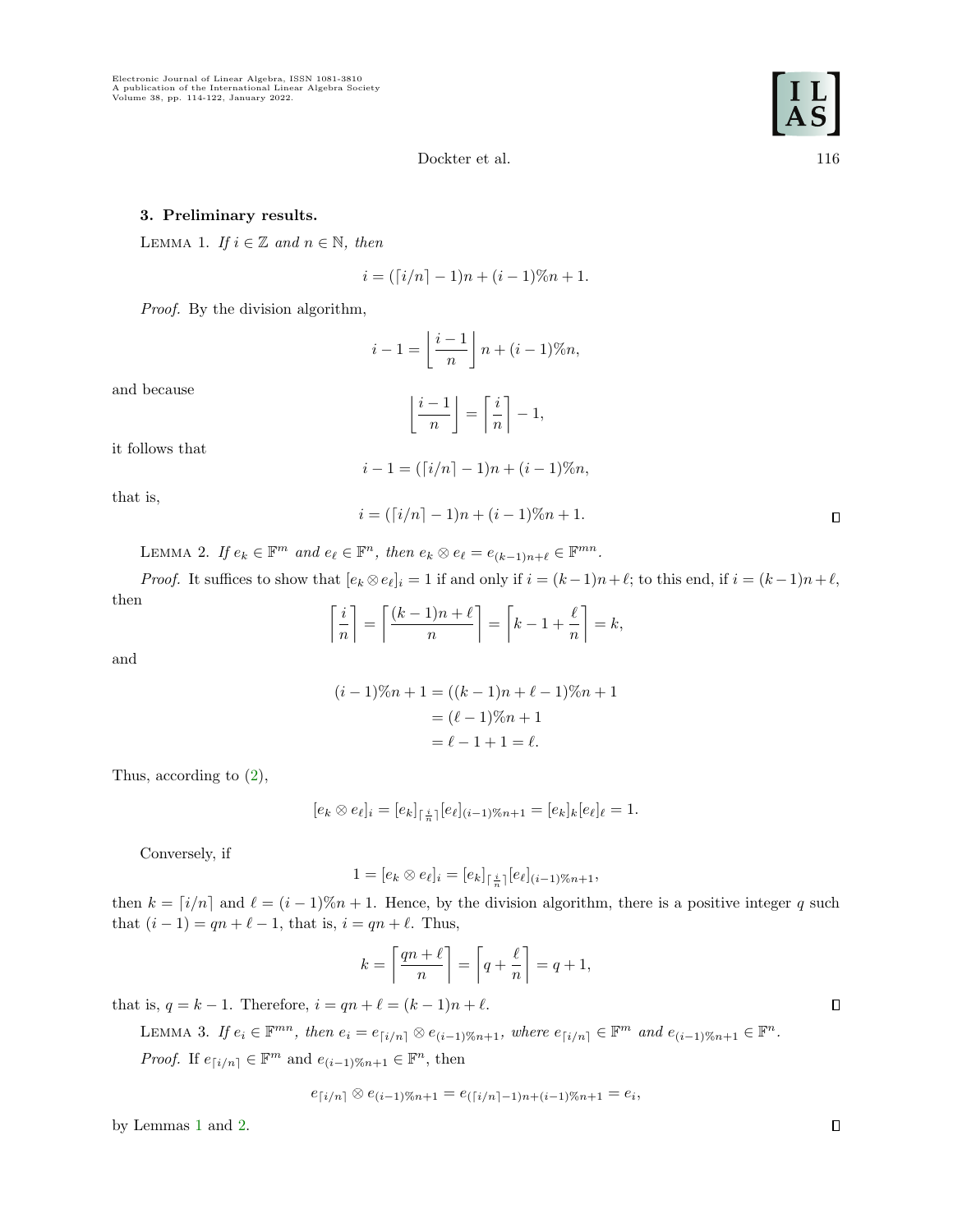

LEMMA 4. If  $x \in \mathbb{F}^m$  and  $y \in \mathbb{F}^n$ , then  $D_x \otimes D_y = D_{x \otimes y}$ . *Proof.* If  $i, j \in \langle mn \rangle$ , then

$$
[D_x \otimes D_y]_{ij} = [D_x]_{\left\lceil \frac{i}{n} \right\rceil, \left\lceil \frac{j}{n} \right\rceil} [D_y]_{(i-1)\%n+1,(j-1)\%n+1}
$$

in view of [\(1\)](#page-1-0). Since

$$
[D_x]_{ij} = \begin{cases} x_i, & i = j \\ 0, & i \neq j, \end{cases}
$$

it follows that  $[D_x \otimes D_y]_{ij} \neq 0$  if and only if  $[i/n] = [j/n]$  and  $(i-1)\%n+1 = (j-1)\%n+1$ . These equations hold, in light of Lemma [1,](#page-2-0) if and only if  $i = j$ . Thus,  $D_x \otimes D_y$  is a diagonal matrix and, when  $i = j$ , notice that

$$
[D_x]_{\left[\frac{i}{n}\right],\left[\frac{i}{n}\right]} [D_y]_{(i-1)\%n+1,(i-1)\%n+1} = x_{\left[\frac{i}{n}\right]} y_{(i-1)\%n+1}
$$

$$
= [x \otimes y]_i
$$

$$
= [D_{x \otimes y}]_{ii},
$$

<span id="page-3-0"></span>as required.

LEMMA 5. If  $x \in \mathbb{F}^m$  and  $y \in \mathbb{F}^n$ , then  $||x \otimes y||_p = ||x||_p ||y||_p$ ,  $\forall p \in [1, \infty]$ . Proof. Notice that

$$
||x \otimes y||_p = \sqrt[p]{\sum_{k=1}^{mn} |[x \otimes y]_k|^p}
$$
  
= 
$$
\sqrt[p]{\sum_{k=1}^{mn} |x_{\lceil \frac{k}{n} \rceil} y_{(k-1)\%n+1}|^p}
$$
  
= 
$$
\sqrt[p]{\sum_{k=1}^{mn} |x_{\lceil \frac{k}{n} \rceil} |p| y_{(k-1)\%n+1}|^p}.
$$

Since  $\lceil k/n \rceil \in \langle m \rangle$  and  $(k-1)\%n+1 \in \langle n \rangle$ , it follows that

$$
||x \otimes y||_p = \sqrt[p]{\sum_{i=1}^m \sum_{j=1}^n |x_i|^p |y_j|^p}
$$
  
=  $\sqrt[p]{\sum_{i=1}^m \left( |x_i|^p \left( \sum_{j=1}^n |y_j|^p \right) \right)}$   
=  $\sqrt[p]{\left( \sum_{i=1}^m |x_i|^p \right) \left( \sum_{j=1}^n |y_j|^p \right)}$   
=  $\sqrt[p]{\sum_{i=1}^m |x_i|^p} \cdot \sqrt[p]{\sum_{j=1}^n |y_j|^p} = ||x||_p ||y||_p$ .

The case when  $p = \infty$  follows from the fact that  $||x||_{\infty} = \lim_{p \to \infty} ||x||_{p}$ .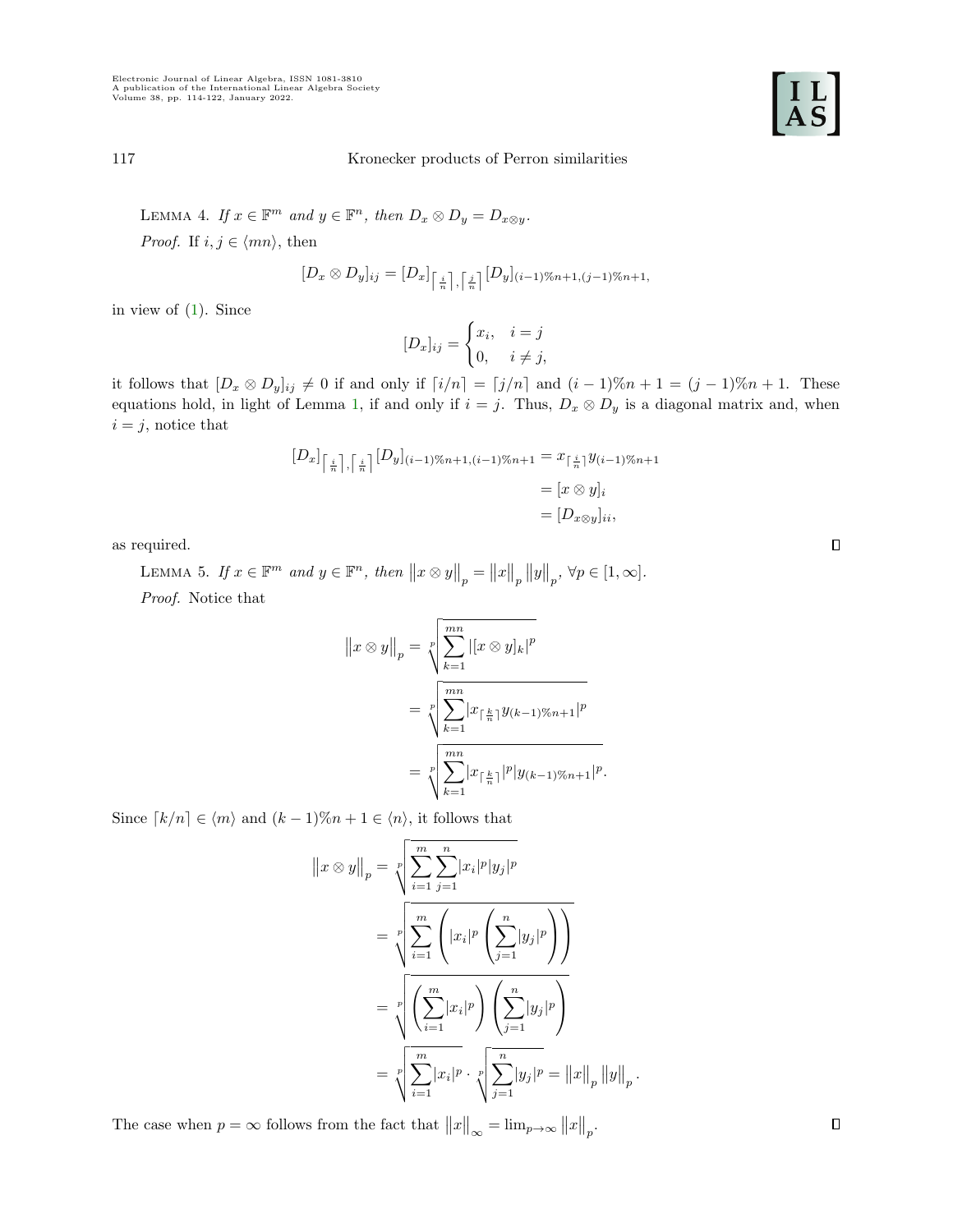4. Main results. In this section, it is shown that the Kronecker product of spectracones (spectratopes) is contained in the spectracone (spectratope) of the Kronecker product (Theorem  $6$ ). Furthermore, this containment is shown to be strict (Theorem [10\)](#page-4-1).

<span id="page-4-0"></span>THEOREM 6. If  $S \in \mathsf{GL}_m$  and  $T \in \mathsf{GL}_n$ , then  $\mathcal{C}(S) \otimes \mathcal{C}(T) \subseteq \mathcal{C}(S \otimes T)$  and  $\mathcal{P}(S) \otimes \mathcal{P}(T) \subseteq \mathcal{P}(S \otimes T)$ .

*Proof.* If  $z \in \mathcal{C}(S) \otimes \mathcal{C}(T)$ , then  $z = x \otimes y$ , where  $x \in \mathcal{C}(S)$  and  $y \in \mathcal{C}(T)$ . Thus,  $SD_xS^{-1} \geq 0$  and  $TD_yT^{-1} \geq 0$ . By Lemma [4](#page-2-2) and properties of the Kronecker product,

$$
(SD_xS^{-1}) \otimes (TD_yT^{-1}) = (S \otimes T)(D_x \otimes D_y)(S^{-1} \otimes T^{-1})
$$
  
=  $(S \otimes T)(D_{x \otimes y})(S \otimes T)^{-1} \ge 0$ ,

since the Kronecker product of nonnegative matrices is nonnegative. Therefore,  $z \in C(S \otimes T)$  and  $C(S) \otimes T$  $\mathcal{C}(T) \subseteq C(S \otimes T).$ 

If, in addition,  $z \in \mathcal{P}(S) \otimes \mathcal{P}(T)$ , then  $x \in \mathcal{P}(S)$  and  $y \in \mathcal{P}(T)$ , that is,  $||x||_{\infty} = ||y||_{\infty} = 1$ . By Lemma [5,](#page-3-0)

$$
||z||_{\infty} = ||x \otimes y||_{\infty} = ||x||_{\infty} ||y||_{\infty} = 1,
$$

<span id="page-4-2"></span>that is,  $z \in P(S \otimes T)$  and  $P(S) \otimes P(T) \subseteq P(S \otimes T)$ .

THEOREM 7. If  $S \in GL_m$  and  $T \in GL_n$  are Perron similarities, then  $S \otimes T$  is a Perron similarity.

*Proof.* By definition,  $\exists k \in \langle m \rangle$  and  $\exists \ell \in \langle n \rangle$  such that the vectors  $Se_k$  and  $e_k^{\top}S^{-1}$  are both nonnegative or both nonpositive, and the same holds for  $Te_{\ell}$  and  $e_{\ell}^{\top}T^{-1}$ . By Lemma [2,](#page-2-1)

$$
(S \otimes T)e_{(k-1)n+\ell} = (S \otimes T)(e_k \otimes e_\ell) = Se_k \otimes Te_\ell,
$$

and, since

$$
e_{(k-1)n+\ell}^{\top}(S \otimes T)^{-1} = (e_k \otimes e_\ell)^{\top} (S \otimes T)^{-1}
$$
  
=  $(e_k^{\top} \otimes e_\ell^{\top}) (S^{-1} \otimes T^{-1})$   
=  $e_k^{\top} S^{-1} \otimes e_\ell^{\top} T^{-1}$ ,

it follows that the vectors  $(S \otimes T) e_{(k-1)n+\ell}$  and  $e_{(k-1)n+\ell}^{\top} (S \otimes T)^{-1}$  are both nonnegative or both nonpositive. Thus,  $S \otimes T$  is a Perron similarity.  $\Box$ 

<span id="page-4-4"></span>Remark 8. If  $x, y \in \mathcal{C}(S)$  and  $\alpha, \beta \geq 0$ , then  $\alpha x + \beta y \in \mathcal{C}(S)$ , that is,  $\mathcal{C}(S)$  is a convex cone.

<span id="page-4-3"></span>*Remark* 9. If  $S \in GL_n$  is a Perron similarity, then

$$
SD_{e_i}S^{-1} = (Se_i)(e_i^{\top}S^{-1}) \ge 0,
$$

that is,  $\exists x \in \mathcal{C}(S)$  such that  $x \neq \alpha e$  for every nonnegative  $\alpha$ .

<span id="page-4-1"></span>THEOREM 10. If  $S \in GL_m$  and  $T \in GL_n$  are Perron similarities such that  $m > 1$  and  $n > 1$ , then  $\mathcal{C}(S) \otimes \mathcal{C}(T) \subset \mathcal{C}(S \otimes T)$  and  $\mathcal{P}(S) \otimes \mathcal{P}(T) \subset \mathcal{P}(S \otimes T)$ .

*Proof.* By Theorem [7,](#page-4-2)  $S \otimes T$  is a Perron similarity. Thus, by Remark  $9, \exists i \in \langle mn \rangle$  $9, \exists i \in \langle mn \rangle$  such that  $e_i \in C(S \otimes T)$ . If  $z := \frac{1}{2}e_i + \frac{1}{2}e$ , then  $z \in \mathcal{C}(S \otimes T)$  (Remark [8\)](#page-4-4),  $||z||_{\infty} = 1$ , and z is totally nonzero. In particular, notice that

$$
z_k = \begin{cases} \frac{1}{2}, & k \neq i \\ 1, & k = i. \end{cases}
$$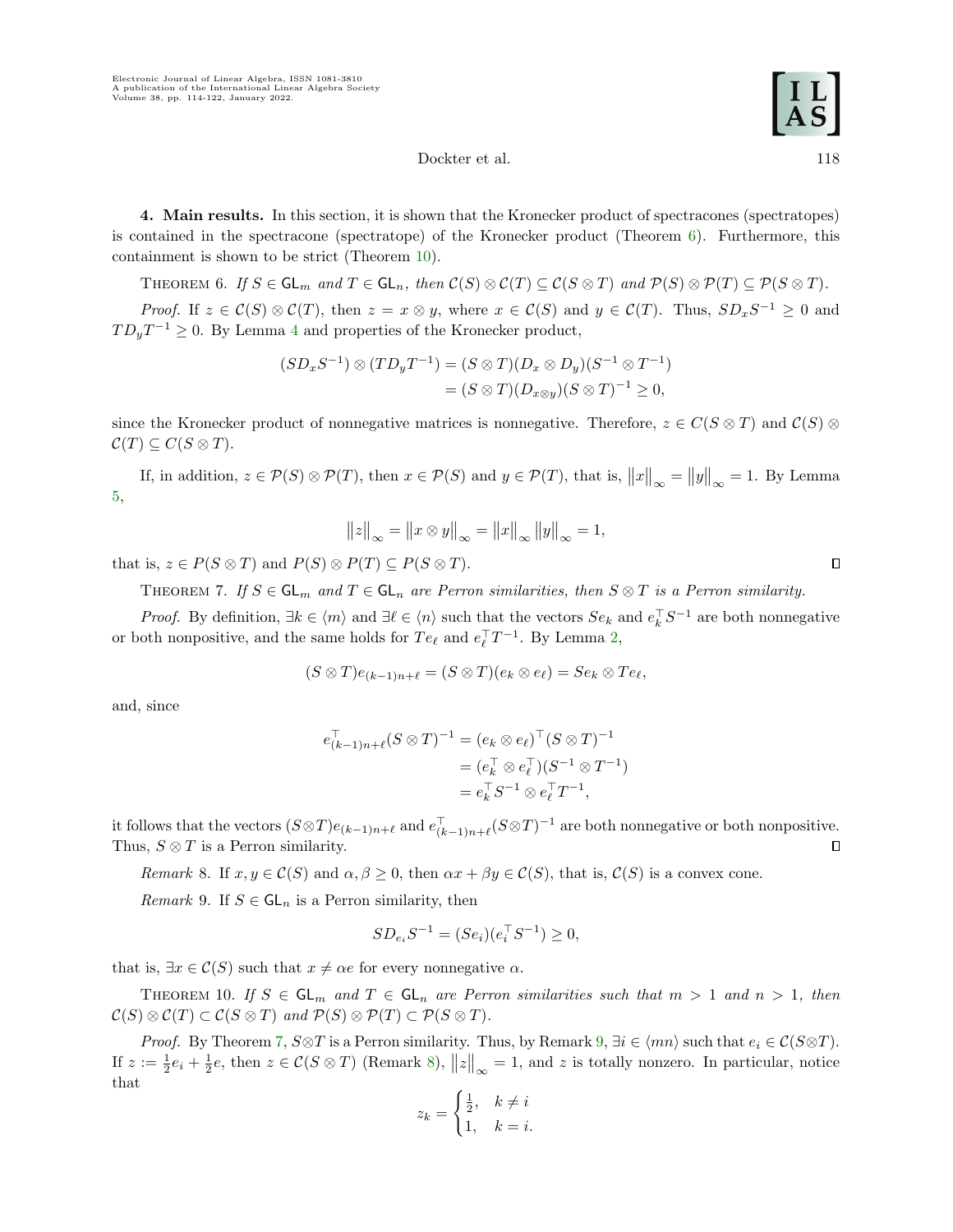For contradiction, assume that  $z = x \otimes y$ , where  $x \in \mathcal{C}(S)$  and  $y \in \mathcal{C}(T)$ . Notice that the vectors x and y must be totally nonzero (otherwise, z would not be totally nonzero).

By definition of the Kronecker product,  $\exists \alpha \in \langle m \rangle$  and  $\exists \beta \in \langle n \rangle$  such that  $z_i = x_\alpha y_\beta$ . Select  $\beta \in \langle n \rangle$ such that  $\hat{\beta} \neq \beta$ . Then, z contains the entry  $z_j = x_{\alpha} y_{\hat{\beta}}$  and

$$
\frac{z_i}{z_j} = \frac{y_\beta}{y_{\hat{\beta}}}.
$$

Select  $\hat{\alpha} \in \langle m \rangle$  such that  $\hat{\alpha} \neq \alpha$ . Then, z contains the entries  $z_k = x_{\hat{\alpha}} y_{\beta}$  and  $z_{\ell} = x_{\hat{\alpha}} y_{\hat{\beta}}$ . Furthermore,

$$
\frac{z_k}{z_\ell} = \frac{y_\beta}{y_{\hat{\beta}}} = \frac{z_i}{z_j},
$$

however,  $\frac{z_i}{z_j} = 2$  and  $\frac{z_k}{z_\ell} = 1$ , a contradiction.

<span id="page-5-0"></span>*Example* 11. Johnson and Paparella  $[4, Corollary 3.17]$  $[4, Corollary 3.17]$  stated that S is a Perron similarity if and only if coni(e) is properly contained in  $\mathcal{C}(S)$ . A contribution of this work is the refutation of this result with a counterexample constructed via the Kronecker product.

Indeed, the matrix:

$$
S := \begin{bmatrix} 1 & 2 & 1 & 2 \\ 1 & 1 & 1 & 1 \\ 1 & 2 & -1 & -2 \\ 1 & 1 & -1 & -1 \end{bmatrix},
$$

is the Kronecker product of

$$
H_2 = \begin{bmatrix} 1 & 1 \\ 1 & -1 \end{bmatrix}
$$

$$
T := \begin{bmatrix} 1 & 2 \\ 1 & 1 \end{bmatrix}.
$$

The inverse of S is

and

$$
\begin{bmatrix} -0.5 & 1 & -0.5 & 1 \ 0.5 & -0.5 & 0.5 & -0.5 \ -0.5 & 1 & 0.5 & -1 \ 0.5 & -0.5 & -0.5 & 0.5 \end{bmatrix}.
$$

Notice that neither the first or second row of  $S^{-1}$  are nonnegative. Furthermore, if

$$
D = \text{diag}(\begin{bmatrix} 2 & 2 & -1 & -1 \end{bmatrix}),
$$

then the matrix:

$$
A := SDS^{-1} = \begin{bmatrix} 0.5 & 0 & 1.5 & 0 \\ 0 & 0.5 & 0 & 1.5 \\ 1.5 & 0 & 0.5 & 0 \\ 0 & 1.5 & 0 & 0.5 \end{bmatrix},
$$

<span id="page-5-1"></span>is nonnegative and nonscalar. Thus, coni(e) is properly contained in  $\mathcal{C}(S)$ , but S is not a Perron similarity.



$$
\begin{bmatrix} 1 & 1 & -1 & -1 \end{bmatrix}
$$

$$
H_2 = \begin{bmatrix} 1 & 1 \\ 1 & 1 \end{bmatrix},
$$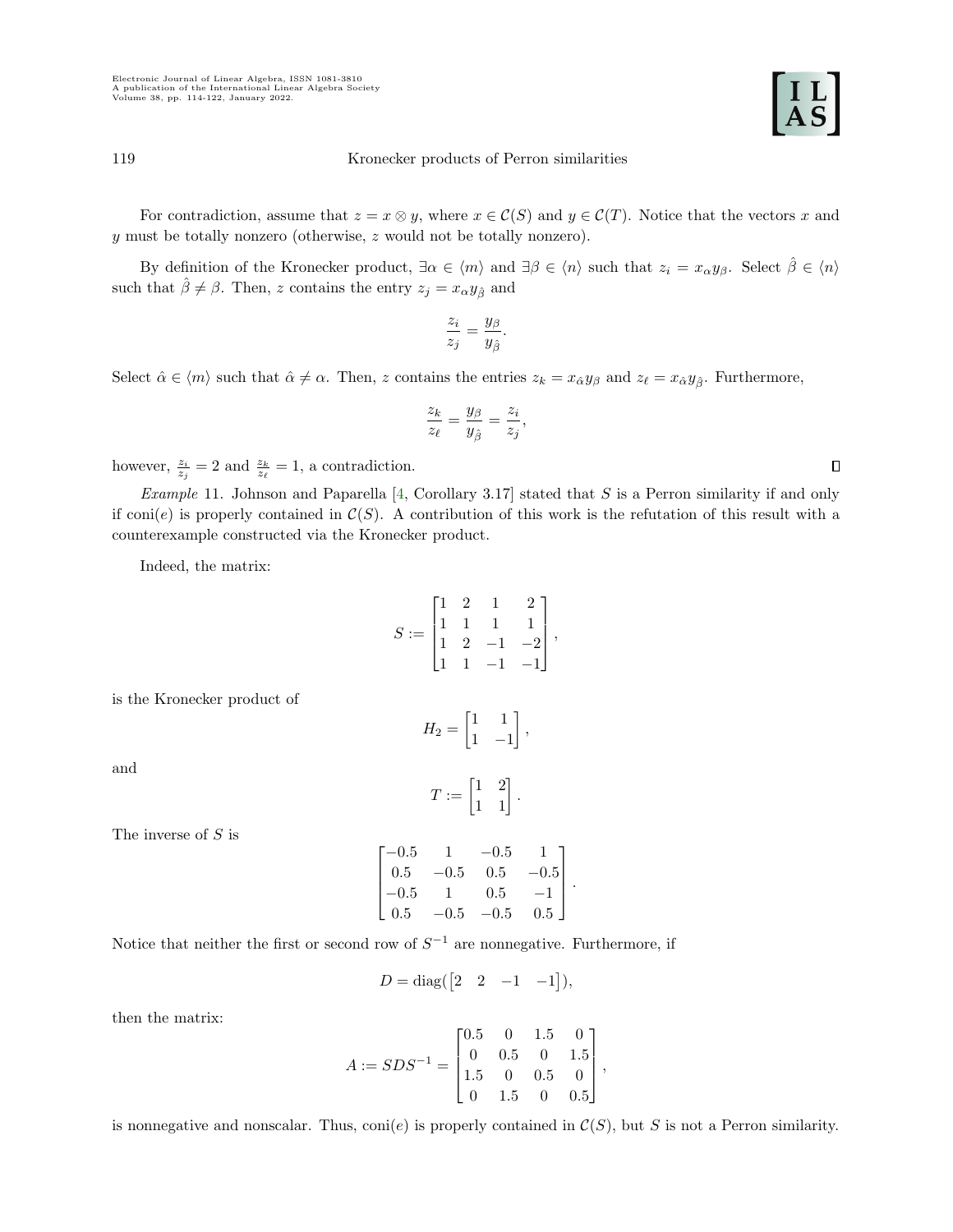Remark 12. If S is a Perron similarity, then  $\text{con}(e)$  is properly contained in  $\mathcal{C}(S)$  (Remark [9\)](#page-4-3). However, as demonstrated in Example [11,](#page-5-0) the converse fails.

The argument for the converse in the proof of Corollary 3.17 [\[4\]](#page-8-0) is as follows: if  $C(S) \text{ coni}(e) \neq \emptyset$ , then there is a vector  $x \neq \alpha e$  such that  $A := SD_xS^{-1} \geq 0$ . By the Perron–Frobenius theorem, there are nonnegative vectors x and y such that  $Ax = \rho x$  and  $y^{\top} A = \rho y^{\top}$  (here,  $\rho$  denotes the spectral radius of A). However, these vectors are not unique and the situation is further complicated if the matrix is reducible (as illustrated by Example [11\)](#page-5-0). The Perron–Frobenius theorem does not guarantee that a nonnegative left eigenvector appears in  $S^{-1}$  even when a nonnegative right eigenvector is selected from the eigenspace corresponding to the spectral radius.

<span id="page-6-0"></span>**5. Ideal Perron similarities.** If  $S \in GL_n$  is a Perron similarity, then S is called *ideal* if  $\mathcal{C}(S) = \mathcal{C}_r(S)$ . For real matrices, it is known that S is ideal if and only if  $\exists k \in \langle n \rangle$  such that  $e_k^{\top} S = e^{\top}$  and  $e_i^{\top} S \in \mathcal{C}(S)$  for all  $i \in \langle n \rangle$  [\[5,](#page-8-1) Theorem 3.8]. A careful examination of the arguments also applies to complex matrices.

<span id="page-6-1"></span>THEOREM 13. If  $S \in GL_m$  and  $T \in GL_n$  are ideal, then  $S \otimes T$  is ideal.

*Proof.* By hypothesis, there are integers  $k \in \langle m \rangle$  and  $\ell \in \langle n \rangle$  such that  $e_k^{\top} S = e^{\top}$  and  $e_\ell^{\top} T = e^{\top}$ . Notice that  $(k-1)n + \ell \in \langle mn \rangle$  and by Lemma [2,](#page-2-1)

$$
e_{(k-1)n+\ell}^{\top}(S \otimes T) = (e_k \otimes e_\ell)^{\top}(S \otimes T)
$$
  
= 
$$
(e_k^{\top} \otimes e_\ell^{\top})(S \otimes T)
$$
  
= 
$$
(e_k^{\top} S) \otimes (e_\ell^{\top} T) = e^{\top} \otimes e^{\top} = e^{\top}.
$$

If  $i \in \langle mn \rangle$ , then, following Lemma [3,](#page-2-3)

$$
e_i^{\top}(S \otimes T) = (e_{\lceil i/n \rceil} \otimes e_{(i-1)\%n+1})^{\top}(S \otimes T)
$$
  
= 
$$
(e_{\lceil i/n \rceil}^{\top} \otimes e_{(i-1)\%n+1}^{\top})(S \otimes T)
$$
  
= 
$$
(e_{\lceil i/n \rceil}^{\top}S) \otimes (e_{(i-1)\%n+1}^{\top}T) \in \mathcal{C}(S \otimes T),
$$

since  $e_{\lceil i/n \rceil}^{\top} S \in \mathcal{C}(S), e_{(i-1)\%n+1}^{\top} T \in \mathcal{C}(T),$  and  $\mathcal{C}(S) \otimes \mathcal{C}(T) \subseteq \mathcal{C}(S \otimes T)$  (Theorem [6\)](#page-4-0).

<span id="page-6-2"></span>THEOREM 14. If  $U = \{u_1, \ldots, u_p\} \subseteq \mathbb{F}^m$  and  $V = \{v_1, \ldots, v_q\} \subseteq \mathbb{F}^n$ , then  $\text{conj}(U) \otimes \text{conj}(V) \subseteq$ coni $(U \otimes V)$  and conv $(U) \otimes \text{conv}(V) \subseteq \text{conv}(U \otimes V)$ .

*Proof.* If  $x \in \text{coni}(U) \otimes \text{coni}(V)$ , then  $x = u \otimes v$ , where  $u \in \text{coni}(U)$  and  $v \in \text{coni}(V)$ . By definition,

$$
u = \sum_{i=1}^{p} \lambda_i u_i, \ \lambda_i \ge 0, \ \forall i \in \langle p \rangle,
$$

and

$$
v = \sum_{j=1}^{q} \mu_j v_j, \ \mu_j \ge 0, \ \forall j \in \langle q \rangle.
$$

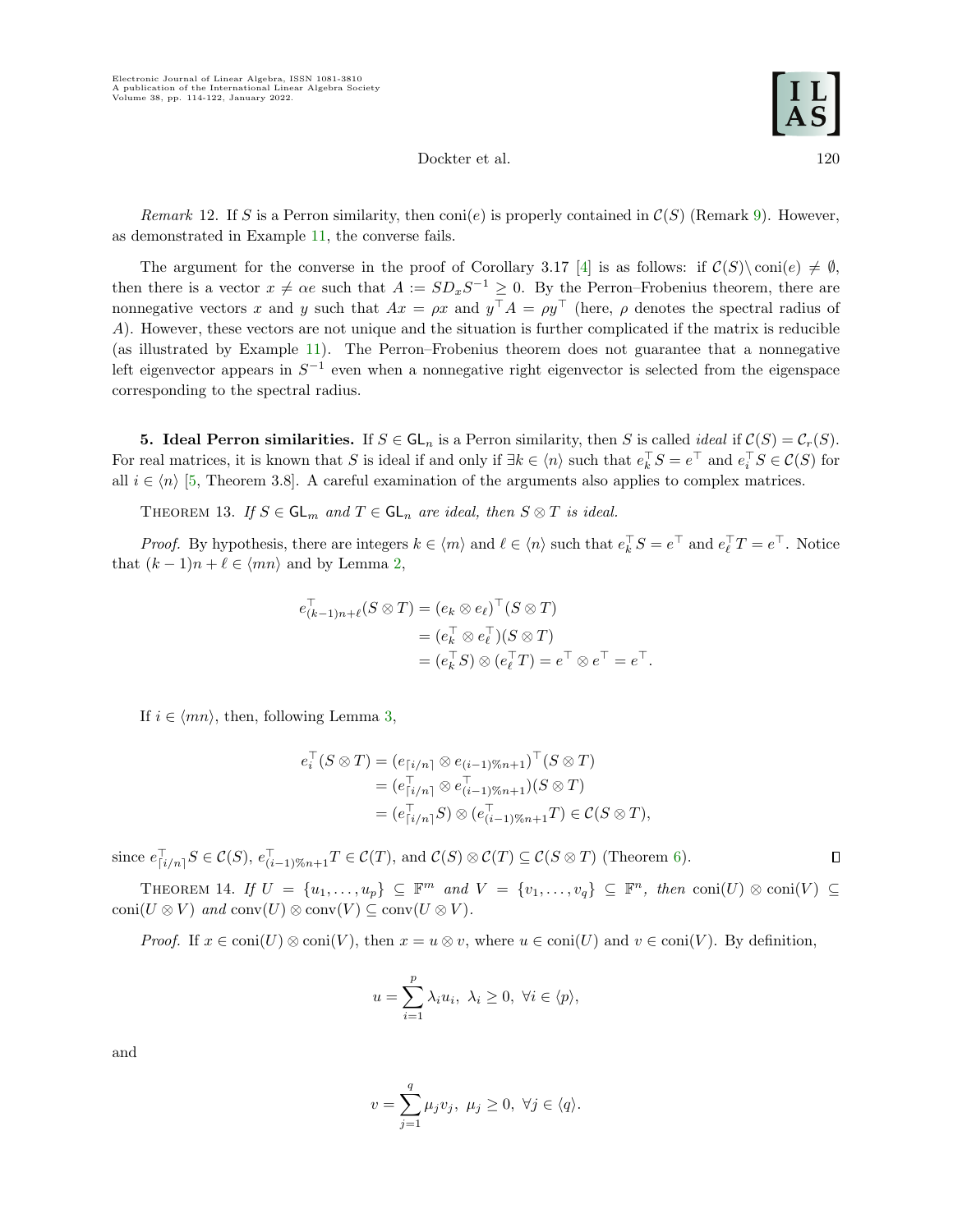By properties of the Kronecker product,

$$
x = u \otimes v = \left(\sum_{i=1}^{p} \lambda_i u_i\right) \otimes \left(\sum_{j=1}^{q} \mu_j v_j\right)
$$
  
= 
$$
\sum_{i=1}^{p} \left(\lambda_i u_i \otimes \sum_{j=1}^{q} (\mu_j v_j)\right)
$$
  
= 
$$
\sum_{i=1}^{p} \sum_{j=1}^{q} \lambda_i \mu_j (u_i \otimes v_j) \in \text{coni}(U) \otimes \text{coni}(V),
$$

since  $\lambda_i \mu_j \geq 0$ ,  $\forall (i, j) \in \langle p \rangle \times \langle q \rangle$ .

If, in addition,

$$
\sum_{i=1}^{p} \lambda_i = \sum_{j=1}^{q} \mu_j = 1,
$$

then

$$
\sum_{i=1}^{p} \sum_{j=1}^{q} \lambda_i \mu_j = \sum_{i=1}^{p} \left( \lambda_i \sum_{j=1}^{q} \mu_j \right) = \sum_{i=1}^{p} \lambda_i = 1,
$$

that is,  $conv(U) \otimes conv(V) \subseteq conv(U \otimes V)$ .

Recall that a matrix is *irreducible* if and only if its digraph is strongly connected (see, e.g., Brualdi and Ryser  $[1,$  Theorem 3.2.1]). The *index of imprimitivity* of an irreducible matrix is the greatest common divisor of the lengths of the closed directed walks in its digraph [\[1,](#page-8-3) p. 68].

An invertible matrix S is called *strong* if there is an irreducible nonnegative matrix A such that  $A =$  $SDS^{-1}$  (in such a case, S must be a Perron similarity since the eigenspace corresponding to the Perron root is one-dimensional). If S is strong, then S is ideal if and only if  $\mathcal{P}(S) = \mathcal{P}_r(S)$  [\[3\]](#page-8-2).

The following result is a consequence of a result stated by Harary and Trauth [\[2,](#page-8-4) p. 251] and follows from a result due to McAndrew [\[6,](#page-8-5) Theorem 2].

<span id="page-7-0"></span>THEOREM 15. If A and B are irreducible and k and  $\ell$  are the indices of imprimitivity of A and B, respectively, then  $A \otimes B$  is irreducible if and only if  $gcd(k, \ell) = 1$ .

COROLLARY 16. Suppose that  $S$  and  $T$  are ideal and strong. Let  $A$  and  $B$  be irreducible nonnegative matrices with relatively prime indices of imprimitivity k and  $\ell$ , respectively, and such that  $A = SDS^{-1}$  and  $B = T\hat{D}T^{-1}$ . Then,  $S \otimes T$  is ideal and strong.

*Proof.* The matrix  $S \otimes T$  is ideal by Theorem [13](#page-6-1) and strong by Theorem [15.](#page-7-0) Thus,  $\mathcal{P}_r(S) = \mathcal{P}(S)$ ,  $\mathcal{P}_r(T) = \mathcal{P}(T)$ , and  $\mathcal{P}_r(S \otimes T) = \mathcal{P}(S \otimes T)$ . The weak containment  $\mathcal{P}(S) \otimes \mathcal{P}(T) \subseteq \mathcal{P}(S \otimes T)$  follows from Theorem [14.](#page-6-2) $\Box$